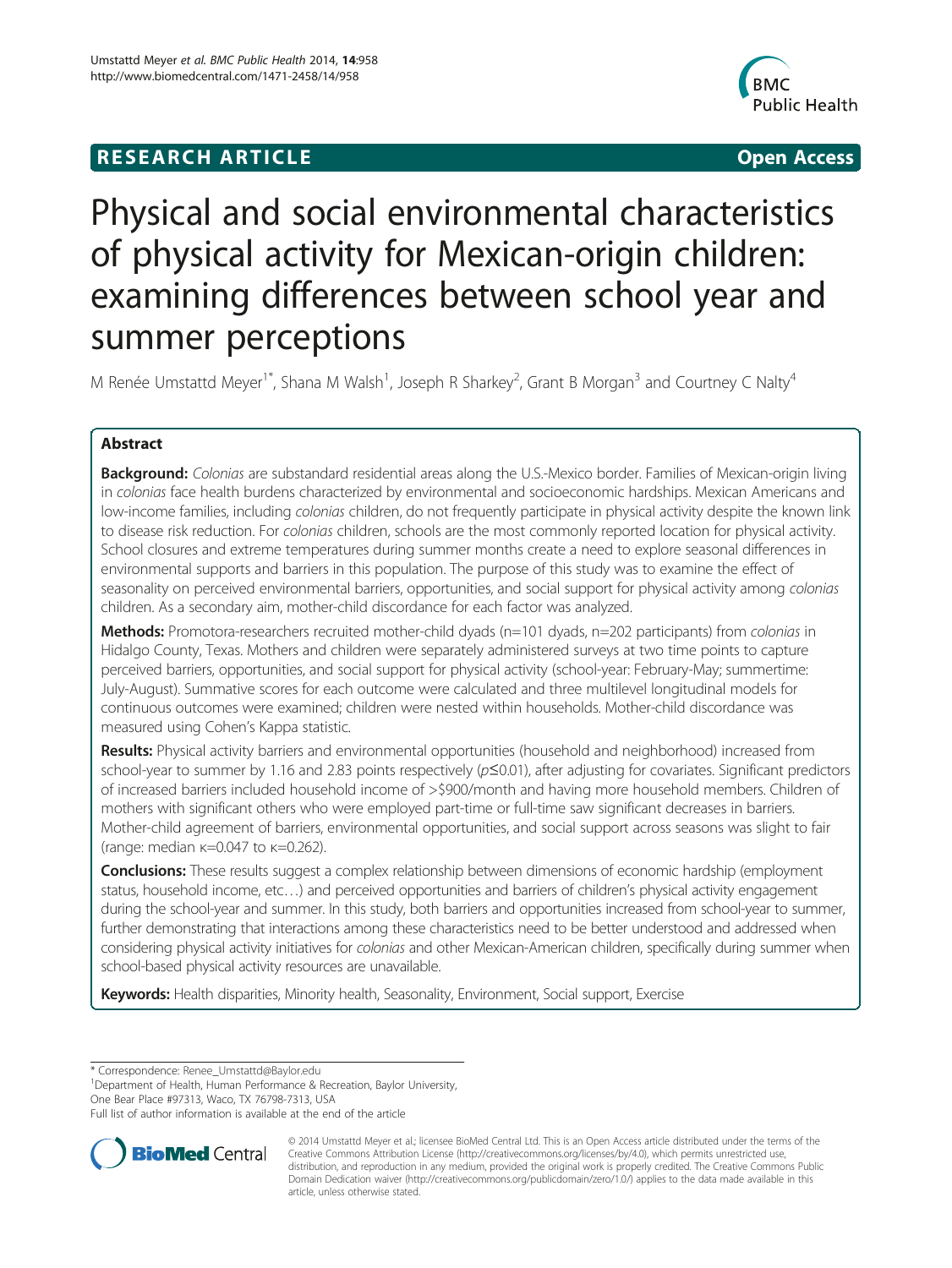### Background and purpose

Sedentary behavior is rapidly emerging as an important issue in public health, and concern over the number of children and adolescents adopting sedentary lifestyles has grown in recent years [\[1,2\]](#page-9-0). This is largely due to the deleterious health outcomes associated with sedentary behaviors, and the particular significance of time spent being sedentary among children and adolescents [\[3,4\]](#page-9-0). In addition to a greater risk of childhood obesity and health risks in adulthood, research indicates that the trend of decreased levels of physical activity and increased levels of sedentary behaviors is threatening the persistent increase in life expectancy enjoyed over the past century [\[5\]](#page-9-0). Children who do engage in regular physical activity benefit from improved bone health, cardiorespiratory and muscular fitness, decreased levels of adiposity and thus reduced future health risks, as well as psychological benefits including increased self-esteem levels and reduced symptoms of depression [\[6,7\]](#page-9-0). Despite the known benefits of physical activity and the recommendation for all children to engage in moderate to vigorous physical activity for 60 or more minutes each day, many U.S. children do not meet the physical activity recommendation and are spending an increased amount of time in sedentary behaviors [[8\]](#page-9-0). Physical activity has been attributed to varied personal, social, environmental, and economic factors [[6,9](#page-9-0)]. Given its significance, better understanding of the contributing factors to childhood physical activity participation has the potential to result in more effective physical activity initiatives.

The environmental influence on physical activity participation in youth has been well established. A review conducted by Davison and Lawson [\[9](#page-9-0)] explored the relationship between environment features and children's physical activity and found that environmental supports for children include sidewalks in their neighborhood, destinations to walk to, fewer uncontrolled intersections, and low traffic density [\[9](#page-9-0)]. Availability of play equipment and permanent activity structures in school play areas were also associated with higher levels of physical activity [[9](#page-9-0)]. Environmental barriers to physical activity participation in children included higher neighborhood crime rates and the perceived presence of roaming dogs [[9\]](#page-9-0).

Seasonality may also affect physical activity behaviors. Levels of physical activity have been established to vary with seasonality, with poor or extreme (e.g., very hot, very cold, etc…) weather identified as a barrier to physical activity participation [[10-12\]](#page-9-0). In Canada, where extreme weather conditions exist in during the winter, Canadian adults were found to be 86% more likely to engage in leisure-time physical activity in the summer than in the winter [[13](#page-9-0)]. In areas where extreme weather exists in the summer, reverse trends are likely where activity is more probable during the season with less extreme weather

conditions. In addition, many physical activity interventions occur during the school year despite evidence showing greater weight gain during summer months for some populations of children [\[14,15\]](#page-9-0). Given this disconnect, it is important to understand the role of seasonality with regards to physical activity participation of children. This information could help health promotion and physical activity practitioners better understand seasonality trends and subsequently plan more effective future physical activity initiatives.

Mexican-origin families living in colonias along the Texas-Mexico border are impacted by seasonality, specifically extreme summer weather conditions. During the summer months (June- August), average high temperatures in Hidalgo County, Texas range from 97-99 °F, and record high temperatures have reached 110 °F [\[16](#page-9-0)]. Previous research within colonias communities cited schools as the most frequent location for children's physical activity, and school buses as the most common transportation option used by children to access physical activity opportunities [\[17\]](#page-9-0). However, schools are not insession during summer months, and school buses are not available as a means of transportation. In addition, there are limited physical activity programs, especially programs with no charge, which could alter environmental support and/or barriers to physical activity [[17\]](#page-9-0).

Colonias are mixed-quality residential areas along U.S.- Mexico border and are characterized by inadequate basic services including electricity, water, sewage, fire protection, policing, schools, and health care [[18](#page-9-0),[19](#page-9-0)]. There are more than 2,500 colonias spanning the entire U.S.-Mexico border, but the majority exists within the state of Texas [[18](#page-9-0),[19](#page-9-0)]. In Hidalgo County alone, there are approximately 860 colonias providing homes to over 150,000 residents [[19](#page-9-0)]. Please see the map below (Figure [1](#page-2-0)). Colonias residents are predominately of Mexican heritage and most encounter severe poverty and extremely high rates of un-employment [[18](#page-9-0)]. Colonias residents also face great health disparities resulting in disproportionately high rates of obesity, type 2 diabetes, and related illnesses [[20,21\]](#page-9-0). Additionally, the Mexican-origin population is the fastest growing racial/ethnic group in the U.S. and much of this growth is occurring in colonias and in other new immigrant destinations throughout the country [\[22,23\]](#page-9-0). Despite the link between physical activity and reduced disease risk being well established for people of all age groups and backgrounds, research shows that few Mexican-Americans and low-income families, including children, engage in regular physical activity [[24,25\]](#page-9-0).

The purpose of this study was to examine the effect of seasonality on environmental factors of physical activity among Mexican-origin children residing in colonias in the Hidalgo County, Texas border region, specifically, perceived environmental barriers to physical activity,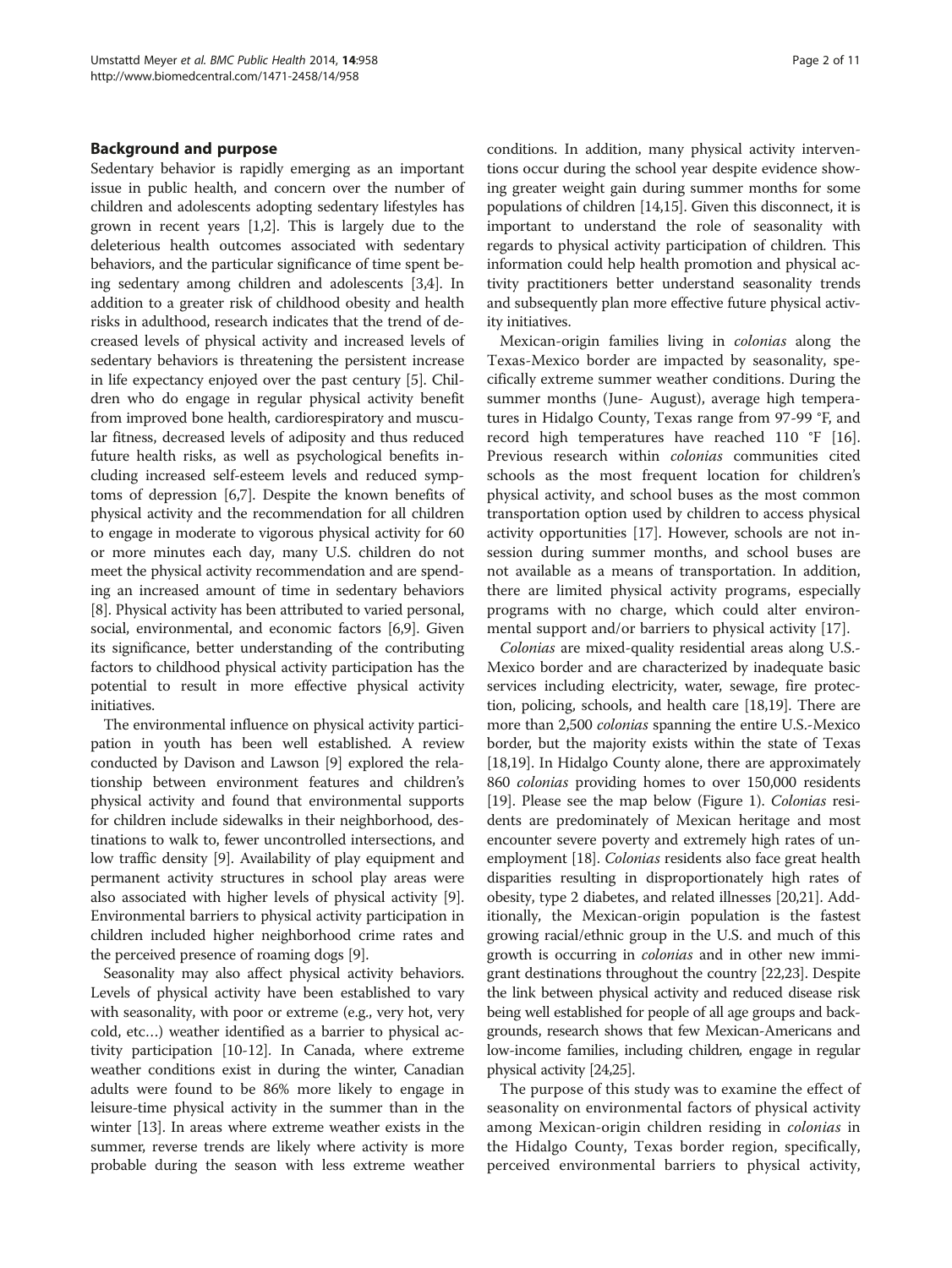<span id="page-2-0"></span>

perceived opportunities for physical activity, and perceived social support for physical activity. As a secondary aim, child-mother agreement across the factors was examined. Given the nature of perception, perceived environmental supports and barriers may differ between mothers and children. Looking at mother-child agreement across factors can aid in understanding the complete picture. Consistent with previous findings, the authors hypothesize that extreme summer temperatures characteristic of *colonias* will serve as a barrier to physical activity, and be compounded with the elimination of school-based physical activity opportunities during the summer months [[10](#page-9-0)-[13,17](#page-9-0)].

# Methods

# Setting

Four large geographic areas of colonias located in Hidalgo County along the Texas-Mexico border in the Lower Rio Grande Valley were included in the present analysis. Hidalgo County, Texas is 1,571 square miles in size and has a population of 774,769, of which 91% are Hispanic or Latino, 35% live below the poverty level, and the median

household income is \$33,218 (2008-2012) [\[26](#page-9-0)]. Selection methods of these four areas have been previously described [\[27-31\]](#page-9-0). Colonias residents are primarily of Hispanic origin, encounter numerous economic and locational disadvantages, characterize a difficult-to-reach population, and may mirror archetypes for emerging newimmigrant destinations elsewhere in the U.S. [\[18,31](#page-9-0)].

# Study sample

Promotora-researchers (State of Texas certified indigenous community health workers trained in research methods) recruited 106 Mexican-origin mother-child dyads. Inclusion criteria required one child (age 6-11 years) who resided full-time from each participating home, and each child's mother. Complete data were available on 101 dyads (202 participants).

Promotora-researchers explained aspects of the study (assessments, confidentiality, and financial incentive) to mothers, who provided consent for themselves and for her child while children provided assent to participate. All materials and protocols were approved by the by the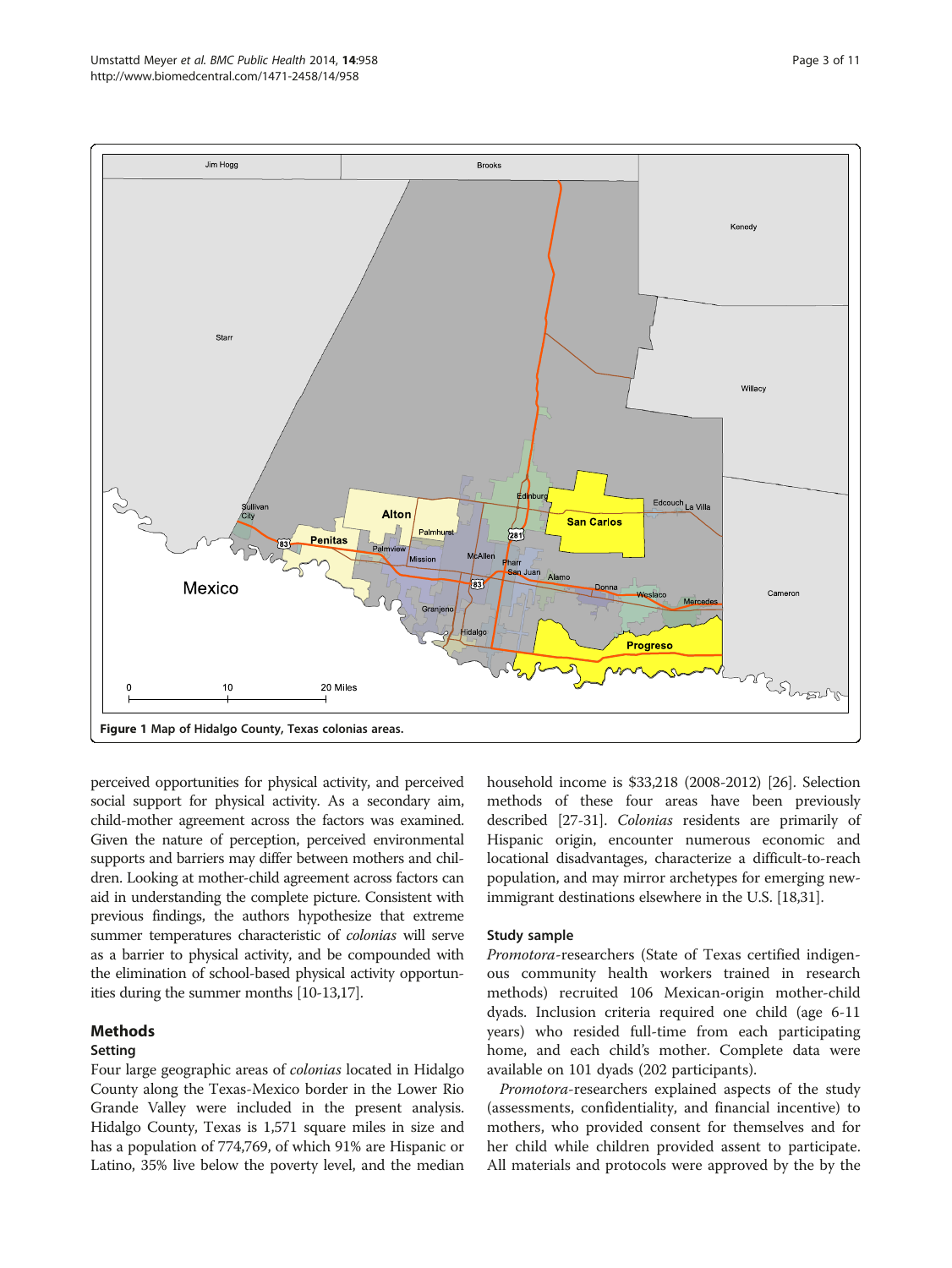Texas A&M University and Baylor University Institutional Review Boards.

### Data collection

All data were collected using promotora-administered Spanish-language surveys within participants' residences across two waves between February and August 2011. Baseline (school-year) surveys were completed February – May 2011, while follow-up (summer time) visits occurred between July – August 2011. Following instrument translations by a team of bilingual (native Spanish) translators and verification by a team of promotora-researchers to ensure semantic, conceptual, and normative equivalence, data were collected in Spanish, the native language of participants. Mothers and children were interviewed separately to avoid bias.

#### Measures

Each mother and child completed three physical activity surveys at two points in time (school-year and summer): 1) perceived environmental and personal barriers to physical activity, 2) perceived opportunities for physical activity in the home and neighborhood, and 3) perceived social support for physical activity. Socio-demographic information was also collected for each participant.

#### Perceived barriers

Development of barrier items has been reported elsewhere [[17](#page-9-0)]. In summary, 28 barrier items were developed to capture environmental, interpersonal, and intrapersonal level barriers using current physical activity literature, physical activity barrier scales, and feedback from promotora-researchers [\[32](#page-9-0)-[34\]](#page-9-0). Mothers reported their perception of their child's barriers and children reported what they believed to be barriers to engaging in physical activity. Both mothers and children were instructed to select all barriers within the checklist that were applicable to her/him by selecting a response option of present or not present (yes or no), for a possible summative score ranging from 0-28.

#### Perceived opportunities

Perceived opportunities for physical activity in the home and neighborhood were measured using 16-items for home opportunities and 21-items for neighborhood opportunities. Development of these items has also been previously reported [[17](#page-9-0)]; however a brief description is included here. Items were developed using current physical activity environmental literature, established environmental assessment instruments, and visual scans of 32 colonias conducted by the researchers in 3 areas of Hidalgo County in South Texas [[32,35](#page-9-0)-[37](#page-10-0)]. Mothers and children each reported their own perceptions of physical activity opportunities for their children or themselves, respectively. Similar to barriers,

both mothers and children were instructed to select all opportunities within the checklist that were applicable to her/ him by selecting a response option of present or not present (yes or no), for a possible summative score ranging from 0-37. See Figure 2 for an example of a colonias residence and physical activity opportunities.

#### Social support

Children reported their perceptions of social support received from their parents and mothers reported perceptions of their provision of social support to their children. Children's perceptions of parental social support for physical activity were measured with three items using a 7-point Likert scale of frequency to understand how often social support (in the form of parents being physically active with their children, encouraging their children to be physically active, and providing transportation for physical activity) was provided in the previous seven days (0-7 times) [[38,39](#page-10-0)]. Provision of social support for children's physical activity was also examined using 3 items to measure the frequency of the mother's demonstration of social support for her child. These items were adapted from Trost and colleagues' (2003) original five-item scale [\[40\]](#page-10-0). Specifically, items ascertained whether the mother reported supplying transportation to and from physical activity/sport options for her child, exercising with her child, or orally reinforcing that physical activity is "beneficial" or "good" to her child. Although Trost's original scale used a 5-point Likert scale ranging from "none" to "daily", in this study each mother reported how many times she provided these types of social support to her child in the previous seven days (0-7). Possible summative scores for both mothers' provision of social support and children's receipt of social support ranged from 0-21.



Figure 2 Colonias residence with physical activity opportunities.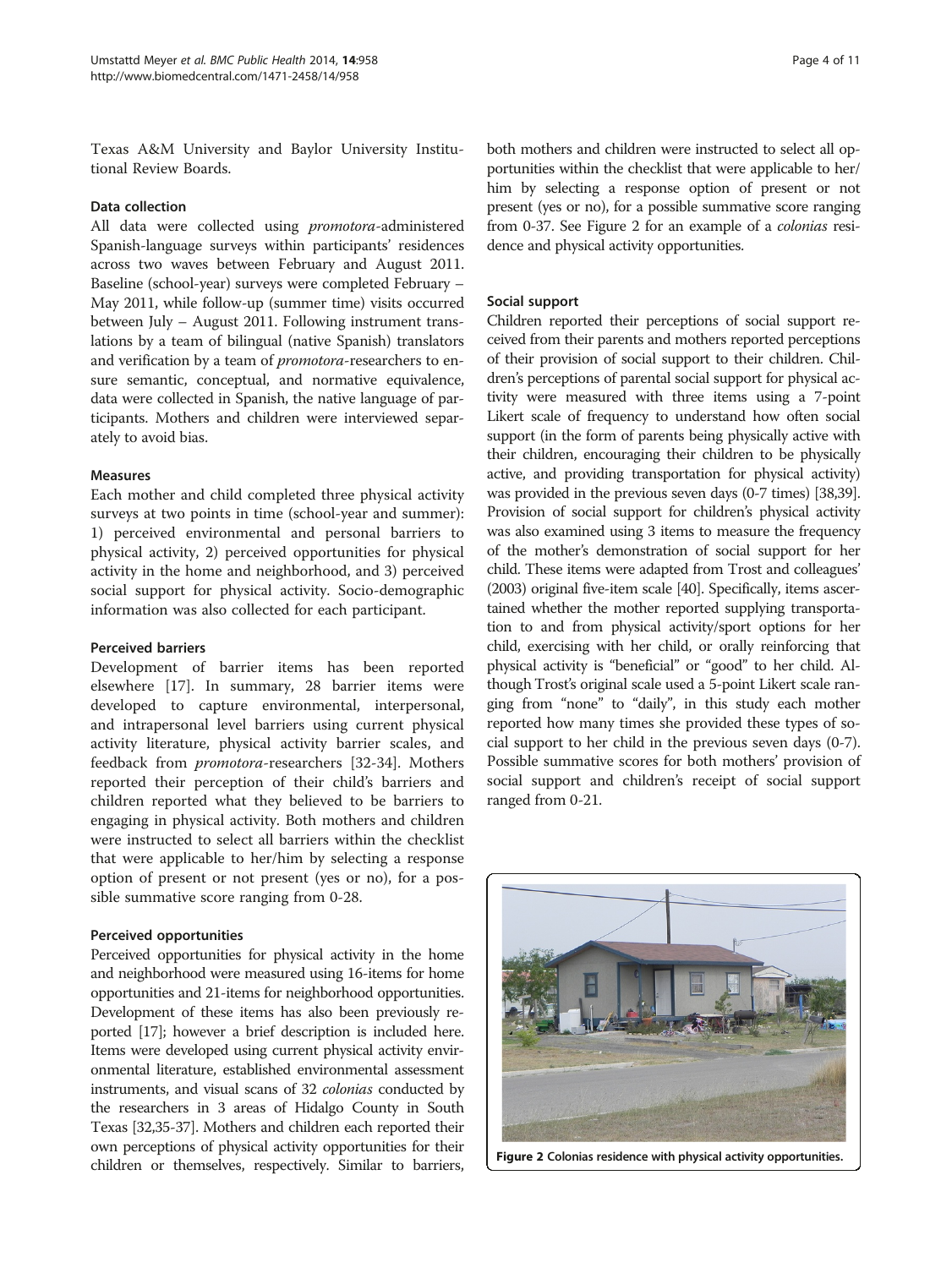#### Analysis

Data were entered into Access databases and reviewed for accuracy by independent researchers. Following database merging and thorough data cleaning procedures, independent summative scores for each measure of interest were created for mothers and children for each time point. Outcomes of interest for each model were interaction of the summative score with the effect of seasonality (wave 1: school-year or 2: summer). Three multilevel longitudinal models for continuous outcomes, in which children were nested within households to account for both child and mother responses, were built to account for correlation inherent in repeated measurements and shared living environments using SAS (v. 9.3, 2012) MIXED procedure. Each model was adjusted for baseline demographic covariates (disclosed by mothers), including self-reported race/ethnicity (Hispanic, Mexican, Mexican-American), birth country (Mexico vs. U.S.), marital status (married/living with partner, not married vs. single/widowed/divorced or separated), mother's education, total household income (<\$500/month, \$500- \$899/month, ≥\$900/month), employment status (mother; spouse or partner: full-time, part-time, not working), household size, and availability of personal transportation during the day. Employment status was determined by a single question asking "In your household who works for wages?" with the following categories available for response: you, spouse or partner, other adults, children. Spouse or partner employment was included for all mothers responding to this item regardless of marital status. Mother-child discordance for physical activity barriers, opportunities, and social support was measured using Cohen's Kappa coefficient (κ) for each item. Cohen's Kappa is a statistical measure of inter-rater agreement which takes into account agreement by chance (4). The level of precision, or amount of mother-child agreement, was assessed through criteria established by Landis and Koch, who ascribe κ of <0.00 as "poor",  $0.00-0.20$  as "slight", 0.21-0.40 as "fair", 0.41-0.60 as "moderate", 0.61- 0.80 as "substantial", and 0.81-1.00 as "almost perfect" (5). All analyses were performed using SAS (v. 9.3, 2012) [\[41](#page-10-0)].

#### Results

Among this sample of limited-resource, Mexican-origin families living in Texas border *colonias* ( $n = 101$  dyads;  $n = 101$  children,  $n = 101$  mothers), 100% of the families were of Mexican heritage. Mothers were on average 35 years of age and 41.3% of mothers rated their health as fair (0% poor, 2% excellent). Eighty-one mothers were married or living with a partner but not married; although 99 mothers reported an employment status for their spouse or partner. Children were on average 9 years of age and 39.4% of children reported their health as very good or excellent, with only 17%

reporting fair health and none reporting poor health. Please see Table [1](#page-5-0) for additional baseline demographic information. Frequencies of the dependent variables of interest for school-year and summer as reported independently by mothers and children are displayed in Figure [3.](#page-6-0)

#### Barriers to physical activity

Over time, from school-year to summer months, perceptions of children's barriers to physical activity increased by 1.16 points ( $p = 0.012$ ), after holding constant demographic characteristics (including household income, work status of mothers and significant others, household size, mother's race/ethnicity, mother's country of birth, mother's marital status, and mother's education) as well as household car availability during the day. Factors that either increased or decreased barriers to children's physical activity from school-year to summer included total household income, household size, and work status (full time, part time, or not employed) of mothers' significant others. A total household income of greater than \$900 per month as compared to < \$500 was associated with a 1.23-point increase in children's barriers to physical activity ( $p = 0.038$ ) after adjusting for all covariates. Having more members in a household was associated with a 0.38-point increase in barriers to physical activity ( $p =$ 0.015) after adjusting for all covariates. Mothers' significant others' employment status was significantly associated with decreased barriers for children; where part-time employed significant others decreased children's barriers by 1.58 points when compared to unemployed, and significant others employed full-time decreased children's barriers by 1.68 points as compared to unemployed. Slight mother-child agreement was observed for children's barriers to physical activity in the school-year (median  $\kappa = 0.12$ ) and summer (median  $\kappa =$ 0.05). See Table [2](#page-7-0) for kappa coefficients comparing mother-child agreement for all items.

#### Opportunities for physical activity

From school-year to summer, children's opportunities for physical activity increased by 2.83 points ( $p < 0.001$ ), after controlling for demographic covariates. Yet, in the longitudinal model the only variable that approached significance was mother's country of birth, where being U.S. born was associated with a 2.10-point increase in opportunities from school-year to summer ( $p = 0.06$ ) after adjusting for covariates. Slight mother-child agreement was observed for reports of physical activity opportunities in the school-year (median  $\kappa = 0.14$ ) and fair agreement was observed in summer (median  $\kappa = 0.26$ ). When examining mother-child agreement for home physical activity opportunities and neighborhood physical activity opportunities separately, agreement was much more likely for home opportunities.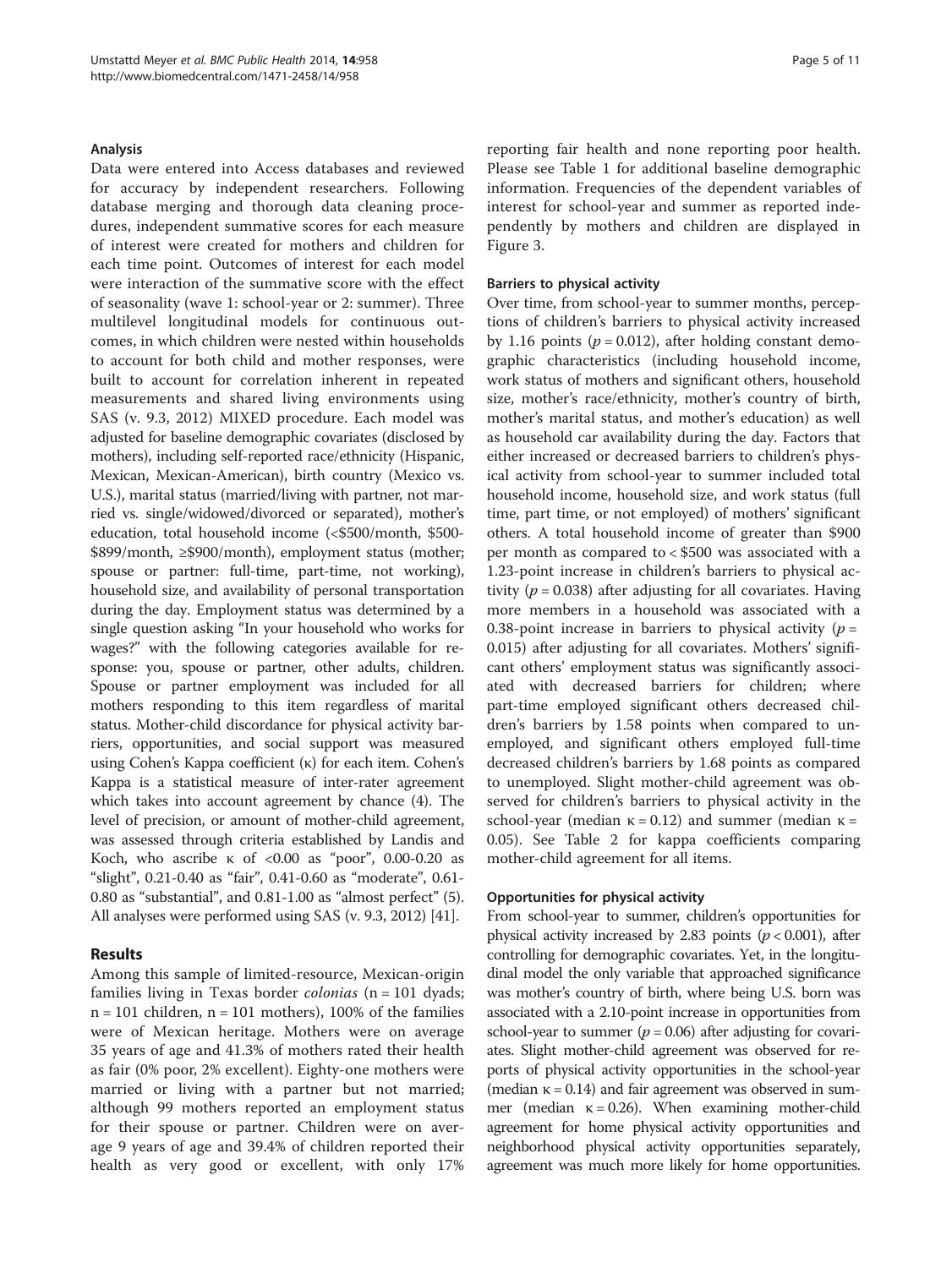<span id="page-5-0"></span>Table 1 Baseline demographic characteristics (n = 101 dyads;  $n = 101$  mothers,  $n = 101$  children)

| <b>Variables</b>                        |                               |
|-----------------------------------------|-------------------------------|
|                                         | Mean $\pm$ standard deviation |
| Age (years)                             |                               |
| Mothers ( $n = 101$ )                   | $34.7 \pm 6.9$                |
| Children ( $n = 101$ )                  | $8.9 \pm 1.5$                 |
| <b>Education completed (years)</b>      |                               |
| Mothers $(n = 101)$                     | $8.7 \pm 3.4$                 |
| Children ( $n = 100$ )                  | $3.2 \pm 1.4$                 |
| Household residency ( $n = 101$ )       |                               |
| Adults per household                    | $2.2 \pm 0.9$                 |
| Children per household                  | $3.5 \pm 1.3$                 |
| BMI                                     |                               |
| Mothers $(n = 97)$                      | $32.6 \pm 7.1$                |
|                                         | Frequency <sup>a</sup>        |
| Sex of children $(n = 101)$             |                               |
| Female                                  | 58                            |
| Male                                    | 43                            |
| Mother's country of birth ( $n = 101$ ) |                               |
| Mexico                                  | 87                            |
| U.S.                                    | 14                            |
| Mother's marital status ( $n = 101$ )   |                               |
| Married                                 | 61                            |
| Living with partner                     | 20                            |
| Divorced/Separated                      | 9                             |
| Single                                  | 7                             |
| Widowed                                 | 4                             |
| Mother's race/ethnicity ( $n = 101$ )   |                               |
| Hispanic                                | 29                            |
| Mexican                                 | 35                            |
| Mexican American                        | 37                            |
| Total household income $(n = 95)$       |                               |
| <\$500/month                            | 27                            |
| \$500-\$899/month                       | 43                            |
| ≥\$900/month                            | 25                            |
| Employment                              |                               |
| Mother ( $n = 100$ )                    |                               |
| Part-time                               | 15                            |
| Full-time                               | 10                            |
| Not employed                            | 75                            |
| Spouse or partner ( $n = 99$ )          |                               |
| Part-time                               | 27                            |
| Full-time                               | 43                            |
| Not employed                            | 29                            |
|                                         |                               |

<sup>a</sup>Total number may not always equal total sample because of missing data.

Fair agreement was observed for home physical activity opportunities in both the school-year (median  $\kappa = 0.28$ ) and summer (median  $\kappa = 0.37$ ), where only slight agreement was observed for neighborhood physical activity opportunities in the school-year (median  $\kappa = 0.01$ ) and summer (median  $κ = 0.19$ ). See Table [2](#page-7-0) for kappa coefficients comparing mother-child agreement for all items.

#### Social support for physical activity

Although not statistically significant, children's social support to engage in physical activity provided by parents decreased from school-year to summer months by 0.54 points ( $p = 0.209$ ), after controlling for demographic characteristics. Two factors were significantly related with a reduction in support for children's physical activity. Mother's self-reported race of Mexican was related with a 2.16 point decrease in social support  $(p = 0.039)$ from school-year to summer when compared to mothers reporting their race as Mexican American or Hispanic, after adjusting for covariates. Mothers working full-time was associated with a 2.50-point decrease in social support from school-year to summer  $(p = 0.023)$  as compared to mothers working part-time or unemployed after adjusting for covariates. Slight mother-child agreement was observed for children's parental social support received and mother's parental support provided for physical activity during the school-year (median  $κ = 0.08$ ) and summer (median  $\kappa = 0.11$ ). See Table [2](#page-7-0) for kappa coefficients comparing mother-child agreement for all items.

#### **Discussion**

The present study expands our current understanding of physical activity in colonias populations by examining seasonal differences (school-year to summer) of environmental factors shown to be related with physical activity. As hypothesized, seasonality had an effect on perceived environmental barriers, where they increased from school-year to summer. Given the extreme summer heat in South Texas, it is not surprising that barriers to physical activity increase during the summer. This is consistent with a recent review that found 29 out of 35 studies reported seasonal variation in physical activity among children and adolescents [\[42\]](#page-10-0); with the majority of least active seasons or months being the same season or month that had the most extreme weather conditions (e.g., July in Texas; winter in Northern Canada). Other research has found that school environments do not contribute to weight gain as much as non-school environments, as measured by an increase in BMI from school-year to summer [\[15](#page-9-0)]. The established propensity for children to gain weight during the summer months could potentially be the result of the increase in perceived barriers to physical activity from school-year to summer seen in this sample.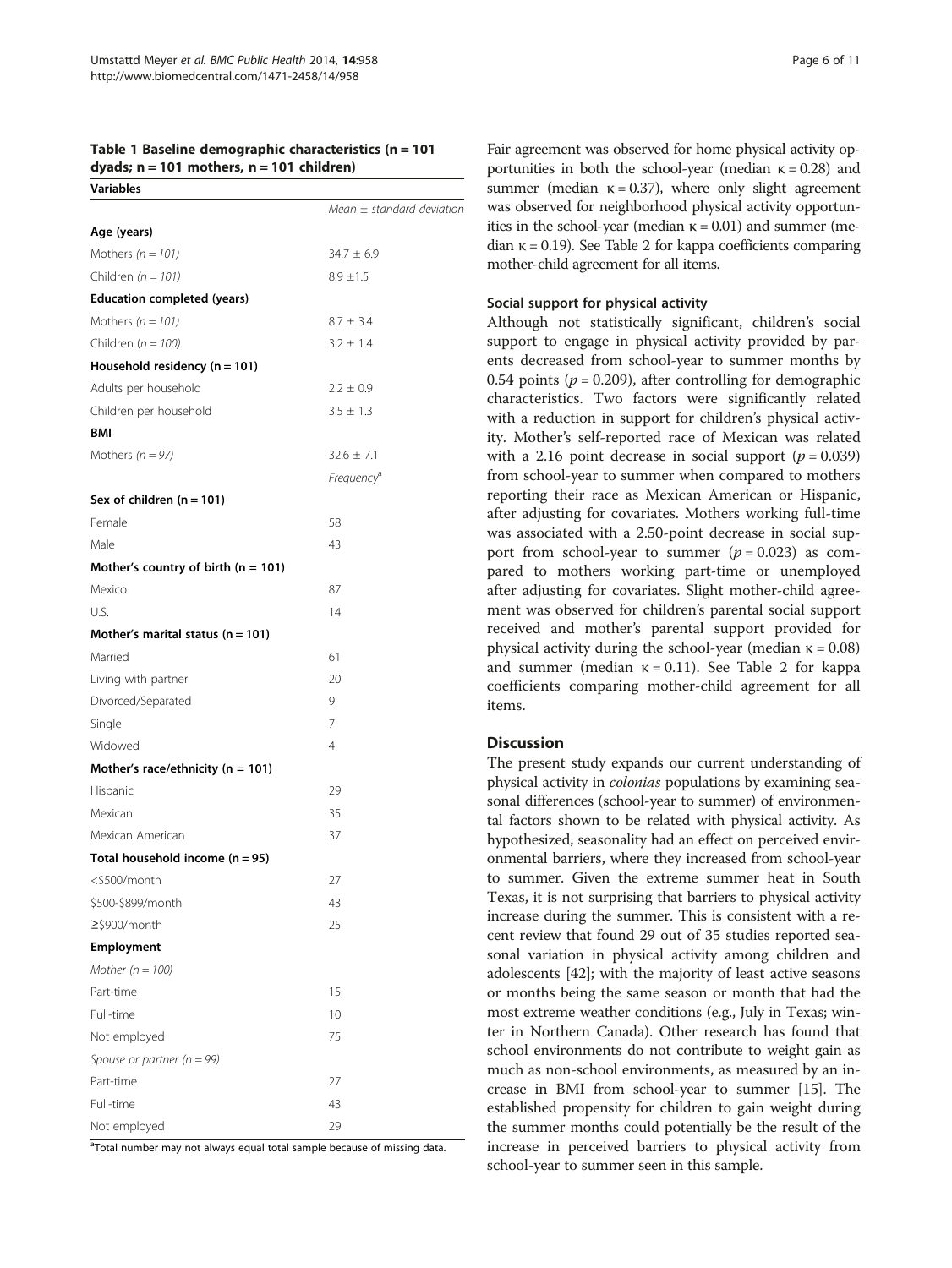<span id="page-6-0"></span>

While previous studies have established that seasonal differences exist in children's physical activity, this study adds to the current body of literature by identifying associations between seasonality and perceived environmental barriers, opportunities, and support. In this sample, higher total household income and a greater household size were related with greater barriers for children's physical activity. Previous research has found mixed relationships between economic status and children's physical activity levels [[43](#page-10-0),[44](#page-10-0)]. For children living in colonias, greater family income may indicate a working parent or working parents that may not be able to provide transportation or other means of accessing physical activities. A greater household size may indicate less individualized attention for children, and fewer physical activity resources, such as appropriate clothing or shoes for each child. Mother's significant other's employment was associated with a decrease in barriers from schoolyear to summer months. This is a particularly interesting finding given that employment often indicates greater income, which was already shown to increase barriers to physical activity. Instead, it is possible that with a significant other working, the child's mother may be at home and able to provide transportation to physical activity resources, and be able to accompany the child during physical activities.

While barriers increased during summer months, children's opportunities for physical activity also increased significantly, contrary to the author's hypothesis. The concurrent increase in both barriers and opportunities may be related with physical activity in several ways. First, it has been established that children often gain weight in the summer [\[15\]](#page-9-0). It is therefore possible that barriers to physical activity (e.g., extreme heat, lack of encouragement, lack of appropriate environment, etc.) outweigh the increase in opportunities for physical activity (e.g., kids playing, informally made soccer fields, etc.) contributing to this phenomenon. It has also been

shown that children's physical activity levels increase in the summer, but so do weight gain and BMI [\[14](#page-9-0)]. This may alternatively indicate that barriers may not outweigh opportunities, but that other health behaviors, such as food intake, could be contributing to summer weight gain despite the increase in opportunities for physical activity. Future research should explore this balance between barriers and opportunities, and their combined effect on physical activity participation. Approaching statistical significance, increased opportunities were related with mothers born in the U.S. (vs. Mexico) which could be in part due to the acculturation process. It is possible that mothers born in the U.S. are more familiar with summer needs of children in the U.S. versus mothers born in Mexico. Future research should examine potential cultural differences in summer opportunities in Mexico and the U.S. to identify future intervention needs.

Although not significant, social support for physical activity decreased slightly from the school year to summer months. Parental support is a known positive correlate of physical activity participation in children, but the slight decrease from school year to summer is to our knowledge a novel finding [\[45\]](#page-10-0). Although barriers to physical activity increase in the summer, and the extreme summer temperatures likely playing a large role in that increase, other school-specific barriers such as homework become irrelevant. Given this and the increase in opportunities for physical activity over the summer, it should be possible for mothers to offer intangible means of social support to their children (e.g., encouraging children to be more active). The mothers who are home during the day could also provide the other intangible means of social support measured in this study by being active with their children. Mothers that are able to provide transportation to their children would have access to an even greater number of resources for physical activities. Despite the increase in opportunities, slight decreases in social support for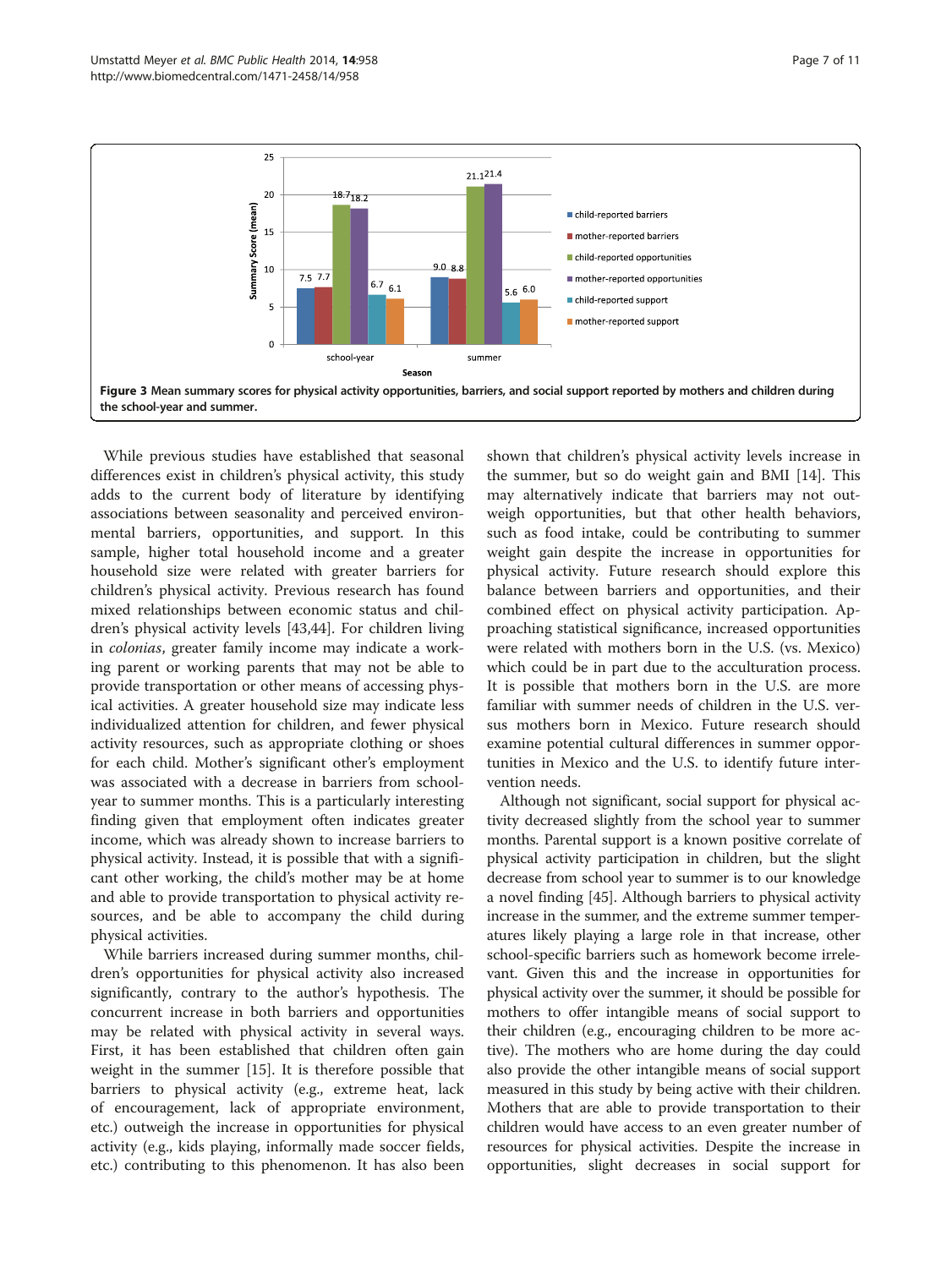physical activity between school-year and summer may be harmful for children living in colonias given the potential need for additional support in the summer. Two interesting relationships were identified that should also be further investigated. Children with mothers reporting Mexican race/ethnicity (versus Hispanic or Mexican American – open-ended response) had a significant decrease in social support from school-year to summer, which could be explained by considering cultural differences between these self-identified ethnicities. Future research should explore these potential differences as the present study did not collect adequate information to further examine this. Children with mothers employed fulltime at baseline also had decreases in social support from

<span id="page-7-0"></span>

| Table 2 Item discordance between mother and child reports (Cohen's Kappa coefficients) |  |  |
|----------------------------------------------------------------------------------------|--|--|
|----------------------------------------------------------------------------------------|--|--|

| Opportunities           | <b>Spring</b> | <b>Summer</b> | <b>Barriers</b>         | <b>Spring</b> | Summer  |
|-------------------------|---------------|---------------|-------------------------|---------------|---------|
| H-Trampoline            | 0.68          | 0.86          | No transportation       | 0.18          | 0.07    |
| H-Weight machine        | 0.27          | 0.42          | Dogs                    | 0.00          | 0.04    |
| H-Balls                 | 0.28          | 0.12          | Energy                  | $-0.03$       | 0       |
| H-Functional bball hoop | 0.43          | 0.78          | Traffic                 | 0.17          | 0.06    |
| H-Bikes                 | 0.34          | 0.34          | Crime                   | 0.25          | 0.00    |
| H-Swing set             | 0.62          | 0.88          | Motivation              | 0.11          | $-0.06$ |
| H-Scooter               | 0.26          | 0.55          | No place like a park    | 0.29          | 0.08    |
| H-Volleyball            | 0.48          | 0.20          | No partner              | 0.34          | $-0.04$ |
| H-Toy wagon             | 0.14          | 0.11          | Immigration status      | $-0.02$       | 0       |
| H-Tire swing            | 0.23          | 0.54          | Kidnappings             | 0.02          | $-0.08$ |
| H-Tires to roll         | 0.19          | 0.27          | Time                    | 0.16          | 0.06    |
| H-Push car              | 0.19          | 0.29          | Small kids at home      | $-0.02$       | $-0.03$ |
| H-Play car              | 0.23          | 0.27          | Adequate clothing       | 0.19          | 0.09    |
| H-Patio                 | 0.10          | 0.12          | Can't leave house       | $-0.02$       | $-0.06$ |
| H-Paved driveway        | 0.52          | 0.59          | No sidewalks            | 0.20          | 0.12    |
| H-Pool                  | 0.30          | 0.40          | Trash                   | 0.04          | 0.10    |
| N-Trampoline            | $-0.08$       | 0.17          | No exercise place       | 0.26          | 0.19    |
| N-Block                 | $-0.08$       | 0.01          | No fenced space         | 0.03          | 0.04    |
| N-Soccer field          | 0.04          | 0.26          | No street lamps         | 0.12          | 0.05    |
| N-Balls                 | $-0.02$       | 0.19          | Farm animals            | $-0.04$       | 0.30    |
| N-Functional bball hoop | 0.39          | 0.02          | Gangs                   | $-0.05$       | 0.17    |
| N-Kids in streets       | $-0.08$       | 0.32          | Fear of hurting         | $-0.05$       | 0.25    |
| N-Bikes                 | $-0.02$       | $-0.02$       | Not encouraged          | 0.14          | $-0.07$ |
| N-Good streets          | 0.11          | 0.31          | Not fun                 | 0.06          | $-0.11$ |
| N-Swing sets            | 0.01          | 0.36          | Asthma                  | 0.92          | 0.39    |
| N-Walking route         | $-0.01$       | 0.14          | Heat                    | 0.13          | 0.03    |
| N-Volleyball            | 0.01          | 0.17          | Bad weather             | 0.11          | 0.03    |
| N-Parks                 | 0.48          | 0.32          | N-graffiti              | 0.48          | 0.41    |
| N-Patios                | $-0.06$       | 0.66          |                         |               |         |
| N-Open spaces/fields    | $-0.00$       | 0.19          |                         |               |         |
| N-Paved roads           | 0.13          | 0.13          |                         |               |         |
| N-Tires to roll         | 0.07          | 0.38          | Social support          | <b>Spring</b> | Summer  |
| N-Kids playing          | 0.00          | 0.03          | Parents exercise w/ you | 0.14          | 0.14    |
| N-Rec building          | 0.48          | 0.21          | Transportation          | 0.08          | 0.11    |
| N-Playground            | $-0.09$       | 0.26          | Encouragement           | 0.08          | $-0.06$ |
| N-Stoplights            | 0.11          | $-0.03$       |                         |               |         |
| N-Pool                  | 0.17          | 0.21          |                         |               |         |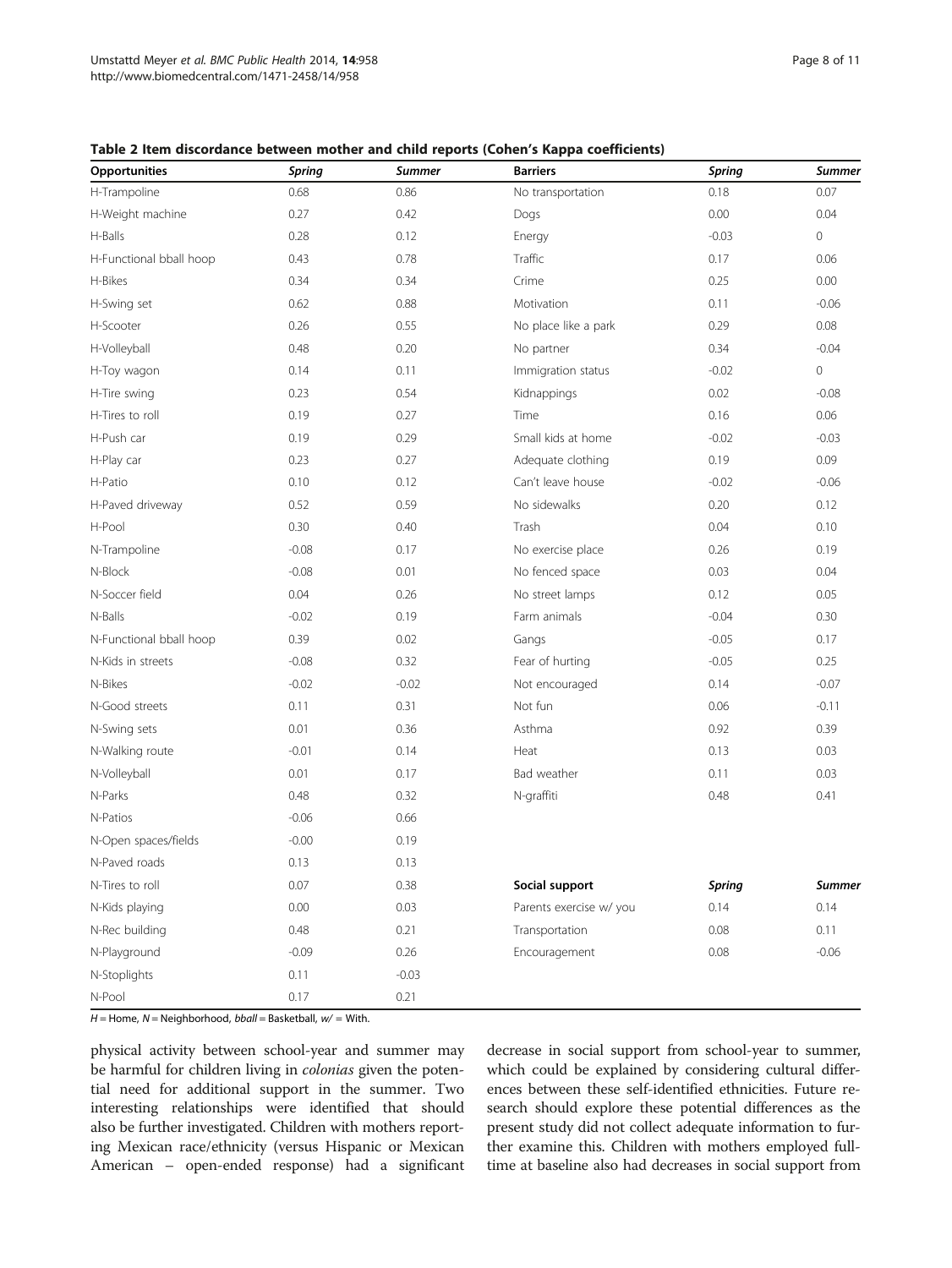school-year to summer, which could be explained when considering the amount of available time of mothers working full-time as compared to mothers not working or only working part-time. This is potentially accentuated in summer months when children are in greater need of tangible support given their extra discretionary time during the summer. Better understanding of the relationship between these factors and social support may aid in planning more appropriate initiatives to increase social support for physical activity and ultimately increase physical activity levels.

The secondary aim of this study, which was to examine mother-child agreement across the factors, resulted in another important finding. As evidenced by slight and fair median kappa coefficient ratings, discordance between mother's and child's perceptions was found in all categories; barriers to physical activity, opportunities for physical activity, and social support for physical activity. Differences between mother's and child's perceptions have been found in other fields (e.g., community violence and food security status; [[46,47](#page-10-0)]), but this study is among the first to examine mother-child discordance regarding perceived physical activity environments. The items with the strongest mother-child agreement included the barrier of having asthma, and having the athome opportunities of a swing set, trampoline, and a functional basketball hoop. Three of the top four items with the strongest agreement were physical activity opportunities within the home. Across both the schoolyear and the summer, mother-child agreement was much more likely for home opportunities as compared with neighborhood opportunities. This may be because children and mothers can easily identify whether or not there is a swing set or trampoline in their home or backyard, but may be less aware of other neighborhood resources, especially resources they may not use. Both perceptions of the mothers and children should be considered in efforts to examine and understand physical activity behaviors, given the distinct perceptions between mother-child dyads. Only addressing the concerns of either mothers or children, based on this data, would likely result in an incomplete approach, thus hindering potential effectiveness. Future research that includes environmental perceptions should measure and/or account for mother-child or parent-child differences.

# Conclusions

Despite limitations of this study, these results can be used to further research on the relationships between environmental factors and physical activity; and ultimately help guide efforts to increase physical activity in this population. However, several limitations do need to be considered. For instance, causation could not be examined due to the cross-sectional study design. School

year surveys were also completed between February and May of 2011. It is possible that differences in perceived barriers, opportunities, and social support may be present across the months that were not accounted for by using this range. In addition, neither mother nor child physical activity was measured in this study. The effects that seasonal increases in perceived barriers, opportunities, and social support have on physical activity participation could therefore only be speculated. Future research should examine these relationships in a similar model. Lastly, this study was only conducted in colonias in Hidalgo County, Texas. Findings are generalizable to other colonias populations similar in environments, resources, and demographics, but may not be generalizable to all colonias populations across the entire U.S.-Mexico border or other populations. Despite these limitations, this study contributes to the literature by extending our understanding of the perceived barriers, perceived opportunities, and social support for physical activity from the school-year to summer months for children living in colonias.

Understanding the effect of seasonality on environmental barriers, opportunities, and social support for physical activity faced by colonias residents can be particularly useful to researchers working with colonias and with other Hispanic immigrants living in the U.S. Similar to the demographic findings in this study although not as severe, approximately 42% of Hispanic women living in the United States aged 16 and over are unemployed, and 40% of Hispanic men and women are experiencing long-term unemployment [[48\]](#page-10-0). Additionally, when compared to other racial groups, Hispanics in the U.S. report the lowest percentages of those with a high school diploma; only 61% [[49](#page-10-0)]. Most Hispanic and specifically Mexican immigrant families are faced with similar challenges as families residing in colonias. These include severe poverty, underemployment, educational disadvantages, increased risk for chronic diseases, and residences within ethnic enclaves. The challenges faced by residents in colonias are therefore representative of many challenges faced by Mexican immigrants across the U.S. and can serve as an example for researchers, policy makers, and public health workers when trying to best serve these populations.

#### Competing interests

The authors declare that they have no competing interests.

#### Authors' contributions

MRUM substantially contributed to the conception of the study, was involved in data collection, analysis, and analysis interpretation, and drafted and critically edited the manuscript for important intellectual content. SMW was involved in analysis interpretation and drafted and critically edited the manuscript. JRS substantially contributed to the conception of the study, was involved in data collection, and critically edited the manuscript for important intellectual content. GBM was involved with the statistical analysis and interpretation of the revision of this manuscript. In addition he helped draft and critically edit the revised manuscript for important intellectual content.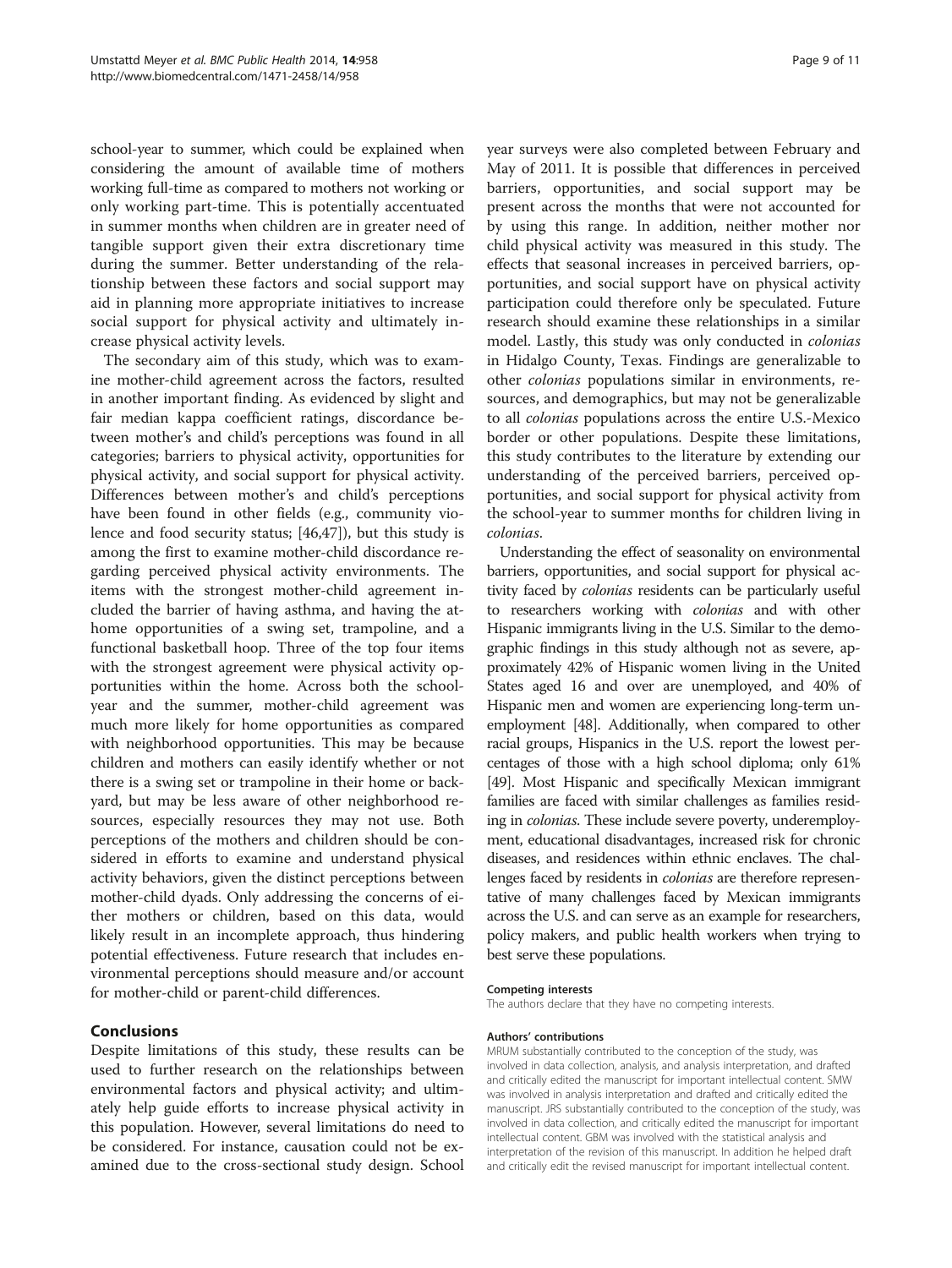<span id="page-9-0"></span>CCN was involved with statistical analysis and interpretation and drafted and critically edited the initially submitted manuscript for important intellectual content. All authors read and approved the final manuscript for submission and agree to be accountable for all aspects of the work in ensuring that questions related to the accuracy or integrity of any part of the work.

#### Acknowledgements

We gratefully acknowledge the participants of this study and the promotora-researchers and other research team members, whose time, effort, and willingness made this project possible. This project was supported through several funding mechanisms that we would like to acknowledge: RWJF/Healthy Eating Research #66969, NIH/NIMHD #5P20MD002295, and the CDC/Cooperative Agreement #1U48DP001924 Core Research Project and Special Interest Project Nutrition and Obesity Policy Research and Evaluation Network.

#### Author details

<sup>1</sup>Department of Health, Human Performance & Recreation, Baylor University, One Bear Place #97313, Waco, TX 76798-7313, USA. <sup>2</sup>Department of Health Promotion and Community Health Sciences, Program for Research and Outreach-Engagement on Nutrition and Health Disparities, School of Public Health Texas A&M Health Science Center, TAMU 1266, College Station, TX 77843, USA. <sup>3</sup>Department of Educational Psychology, Baylor University, One Bear Place #97301, Waco, TX 76798-7301, USA. <sup>4</sup>Baylor College of Medicine, McNair Building, 7200 Cambridge St., MCHP-1000 MS: BCM390, Houston, TX 77030, USA.

#### Received: 4 April 2014 Accepted: 9 September 2014 Published: 16 September 2014

#### References

- 1. Pearson N, Biddle SJH: Sedentary behavior and dietary intake in children, adolescents, and adults: a systematic review. Am J Prev Med 2011, 41:178–188.
- Biddle SJ, Gorely T, Stensel DJ: Health-enhancing physical activity and sedentary behaviour in children and adolescents. J Sports Sci 2004, 22:679–701.
- 3. Tremblay MS, Colley RC, Saunders TJ, Healy GN, Owen N: Physiological and health implications of a sedentary lifestyle. Appl Physiol Nutr Metab 2010, 35:725–740.
- Must A, Strauss RS: Risks and consequences of childhood and adolescent obesity. Int J Obes Relat Metab Disord 1999, 23:s2.
- 5. Tremblay MS, LeBlanc AG, Kho ME, Saunders TJ, Larouche R, Colley RC, Goldfield G, Gorber S: Systematic review of sedentary behaviour and health indicators in school-aged children and youth. Int J Behav Nutr Phys Act 2011, 8:98.
- 6. U.S. Department of Health and Human Services (USDHHS): Healthy People 2020. In Washington, DC: U.S. Government Printing Office. U.S: Department of Health and Human Services; 2010.
- 7. Van Der Horst K, Paw MJCA, Twisk JWR, Van Mechelen W: A brief review on correlates of physical activity and sedentariness in youth. Med Sci Sports Exerc 2007, 39:1241–1250.
- Center for Disease Control and Prevention (CDC): Youth Risk Behavior Surveillance- United States, 2013. MMWR Morb Mortal Wkly Rep Retrieved from [http://www.cdc.gov/HealthyYouth/yrbs/index.htm.](http://www.cdc.gov/HealthyYouth/yrbs/index.htm)
- 9. Davison KK, Lawson CT: Do attributes in the physical environment influence children's physical activity? a review of the literature. Int J Behav Nutr Phys Act 2006, 3:19.
- 10. Tucker P, Gilliland J: The effect of season and weather on physical activity: a systematic review. Public Health 2007, 121:909–922.
- 11. Merrill RMS, Eric C, White GL Jr, Druce D, Shields EC: Climate conditions and physical activity in the United States. Am J Health Behav 2005, 29:371–381.
- 12. Plasqui G, Westerterp KR: Seasonal variation in total energy expenditure and physical activity in Dutch Young Adults. Obes Res 2004, 12:688–694.
- 13. Merchant AT, Dehghan M, Akhtar-Danesh N: Seasonal variation in leisure-time physical activity among Canadians. Can J Public Health Rev Can Santé Publique 2007, 98:203–208.
- 14. Baranowski T, O'Connor T, Johnston C, Hughes S, Moreno J, Chen T-A, Meltzer L, Baranowski J: School year versus summer differences in child weight gain: a narrative review. Child Obes Print 2014, 10:18–24.
- 15. Von Hippel PT, Powell B, Downey DB, Rowland NJ: The effect of school on overweight in Childhood: gain in body mass index during the school year and during summer vacation. Am J Public Health 2007, 97:696–702.
- 16. The Weather Channel, LLC. 2014, [\[http://www.wunderground.com\]](http://www.wunderground.com/).
- 17. Umstattd Meyer MR, Sharkey JR, Patterson MS, Dean WR: Understanding contextual barriers, supports, and opportunities for physical activity among Mexican-origin children in Texas border colonias: a descriptive study. BMC Public Health 2013, 13:14.
- 18. Donelson AJ, Esparza AX: The Colonias Reader: Economy, housing, and public health in U.S.-Mexico border colonias. Tuscon, AZ: The University of Arizona Press: Donelson AJ, Esparza AX; 2010.
- 19. Ward PM: Colonias and Public Policy in Texas and Mexico: Urbanization by Stealth. Austin, TX: University of Texas Press; 1999.
- 20. Vijayaraghavan M, He G, Stoddard P, Schillinger D: Blood pressure control, hypertension, awareness, and treatment in adults with diabetes in the United States-Mexico border region. Rev Panam Salud Publica 2010, 28:164–173.
- 21. United States-Mexico Border Area: Health in the Americas. Pan American Health Organization (PAHO); 2007:732–744. Volume ii, edn.
- 22. Humes KR, Jones NA, Ramirez RR: Overview of race and Hispanic origin: 2010. In U. S. Census Bureau. Edited by Humes KR, Jones NA, Ramirez RR. 2011.
- 23. Jensen L: New immigrant settlements in rural America: Problems, prospects, and policies. Carsey Institute, University of New Hampshire. New Hampshire: In: Reports on rural America. vol. 1. Durham; 2006.
- 24. Centers for Disease Control and Prevention (CDC) Division of Diabetes Translation: Percentage of risk factors for complications among adults with diabetes, United States, 2007. Department of Health and Human Services, Centers for Disease Control and Prevention. Atlanta, GA: U.S: Behavioral Risk Factor Surveillance System; 2009.
- 25. Parks SE, Housemann RA, Brownson RC: Differential correlates of physical activity in urban and rural adults of various socioeconomic backgrounds in the United States. J Epidemiol Community Health 2003, 57:29–35.
- 26. U.S. Census Bureau: State and County QuickFacts. Data derived from Population Estimates, American Community Survey, Census of Population and Housing, State and County Housing Unit Estimates, County Business Patterns, Nonemployer Statistics, Economic Census, Survey of Business Owners, Building Permits. Last Revised: Tuesday, 08-Jul-2014 06:46:03 EDT. [http://quickfacts.](http://quickfacts.census.gov/qfd/states/48/48215.html) [census.gov/qfd/states/48/48215.html](http://quickfacts.census.gov/qfd/states/48/48215.html) (accessed July 15, 2014).
- 27. Dean WR, Sharkey JR, Johnson CM, St John J: Cultural repertoires and food-related household technology within colonia households under conditions of material hardship. Int J Equity Health 2012, 11:25.
- 28. Sharkey JR, Dean WR, John JAS, Huber JC: Using direct observations on multiple occasions to measure household food availability among low-income Mexicano residents in Texas colonias. BMC Public Health 2010, 10:445.
- 29. Sharkey JR, Dean WR, Johnson CM: Association of household and community characteristics with Adult and child food insecurity among Mexican-Origin households in Colonias along the Texas-Mexico Border. Int J Equity Health 2011, 10:19–32.
- 30. Sharkey JR, Nalty C, Johnson CM, Dean WR: Children's very low food security is associated with increased dietary intakes in energy, fat, and added sugar among Mexican-origin children (6-11 y) in Texas border Colonias. BMC Pediatr 2012, 12:16.
- 31. Sharkey JR, Horel S, Han D, Huber JC: Association between neighborhood need and spatial access to food stores and fast food restaurants in neighborhoods of Colonias. Int J Health Geogr 2009, 8:9.
- Brownson RC, Baker EA, Housemann RA, Brennan LK, Bacak SJ: Environmental and policy determinants of physical activity in the United States. Am J Public Health 2001, 91:1995–2003.
- 33. Gordon-Larsen P, Griffiths P, Bentley ME, Ward DS, Kelsey K, Shields K, Ammerman A: Barriers to physical activity: qualitative data on caregiver–daughter perceptions and practices. Am J Prev Med 2004, 27:218–223.
- 34. Salmon J, Owen N, Crawford D, Bauman A, Sallis JF: Physical activity and sedentary behavior: a population-based study of barriers, enjoyment, and preference. Health Psychol 2003, 22:178–188.
- 35. Umstattd MR, Baller SL, Hennessy E, Hartley D, Economos CD, Hyatt RR, Yousefian A, Hallam JS: Development of the Rural Active Living Perceived Environmental Support Scale (RALPESS). J Phys Act Health 2012, 9:724–730.
- 36. Sallis JF, Glanz K: Physical activity and food environments: solutions to the obesity epidemic. Milbank Q 2009, 87:123-154.